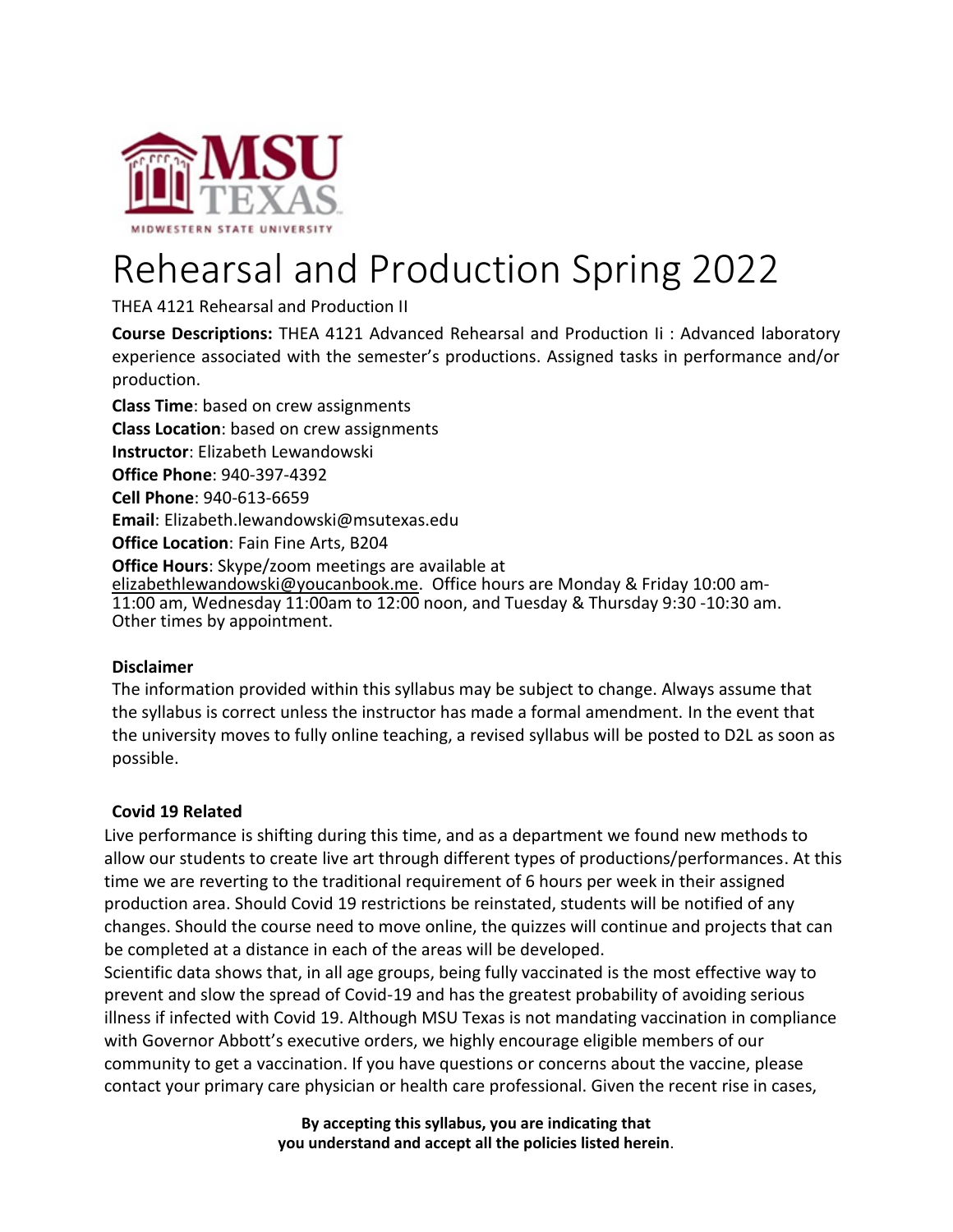individuals are also strongly encouraged to wear facial coverings when indoors among groups of people, regardless of vaccination status. Although MSU Texas is not currently requiring facial coverings, they have been an effective strategy in slowing the spread.

# **Requirements**

The evaluation form that will be used to assess students' performance in the courses is attached. A schedule of the production season and theatre events will also be provided. The student's responsibilities are as follows:

- Attend the Majors/Minors Meeting at the beginning of the semester.
- Complete the "Cast and Crew Questionnaire," "After Hours" document and "Smoking" document. **Should the student decide not to sign the document an unsigned copy with the student's name should be filed to acknowledge that the student has chosen to not sign the document.**
- Check the department's Facebook page or physical callboard for the crew list, which should be posted no later than the Monday following the first majors/minors meeting.
- Contact your crew head and watch for crew work calls.
- Complete 4 hours per week for each production
- Crew heads must post crew meetings and weekly work calls.
- Take and **pass with 100% all** the Theatre Department Handbook quizzes. Quizzes will be posted on D2L. These quizzes will consist of 10 questions chosen from a pool, meaning that the questions will vary on each attempt. Each quiz will be available beginning noon Thursday of the week and will close at noon on Saturday of the week. Each quiz will have a maximum time limit. The ability to right click or change webpages during the quiz will be disabled. Students will have an unlimited number of attempts at each quiz but the quiz will be recorded as a 0 if the student does not score 100% on the final attempt.
- If you are assigned to a running crew, you must attend a full run-through of the play before the first technical rehearsal (scenery, lighting, props) or before the first dress rehearsal (costumes, makeup).
- Participation at strikes for mainstage productions is mandatory. Work obligations are **not** an excuse. Your grade for that production will be lowered one grade level for failure to participate in strike.
- Crew heads and crew members **must** complete and turn in evaluations of their crews on D2L by the time indicated on the class schedule.
- Everyone cast in MSU Theatre productions must purchase acceptable rehearsal shoes.
- Individuals assigned to scenery, lighting or properties must provide their own work goggles and canvas or leather work gloves.
- Any questions or requests, such as requests for revisions of the crew lists, must be directed to the Professor of Record.
- **First semester theatre majors are required to attend a jury in December. All theatre majors and minors are required to have a jury at the end of Spring semester.**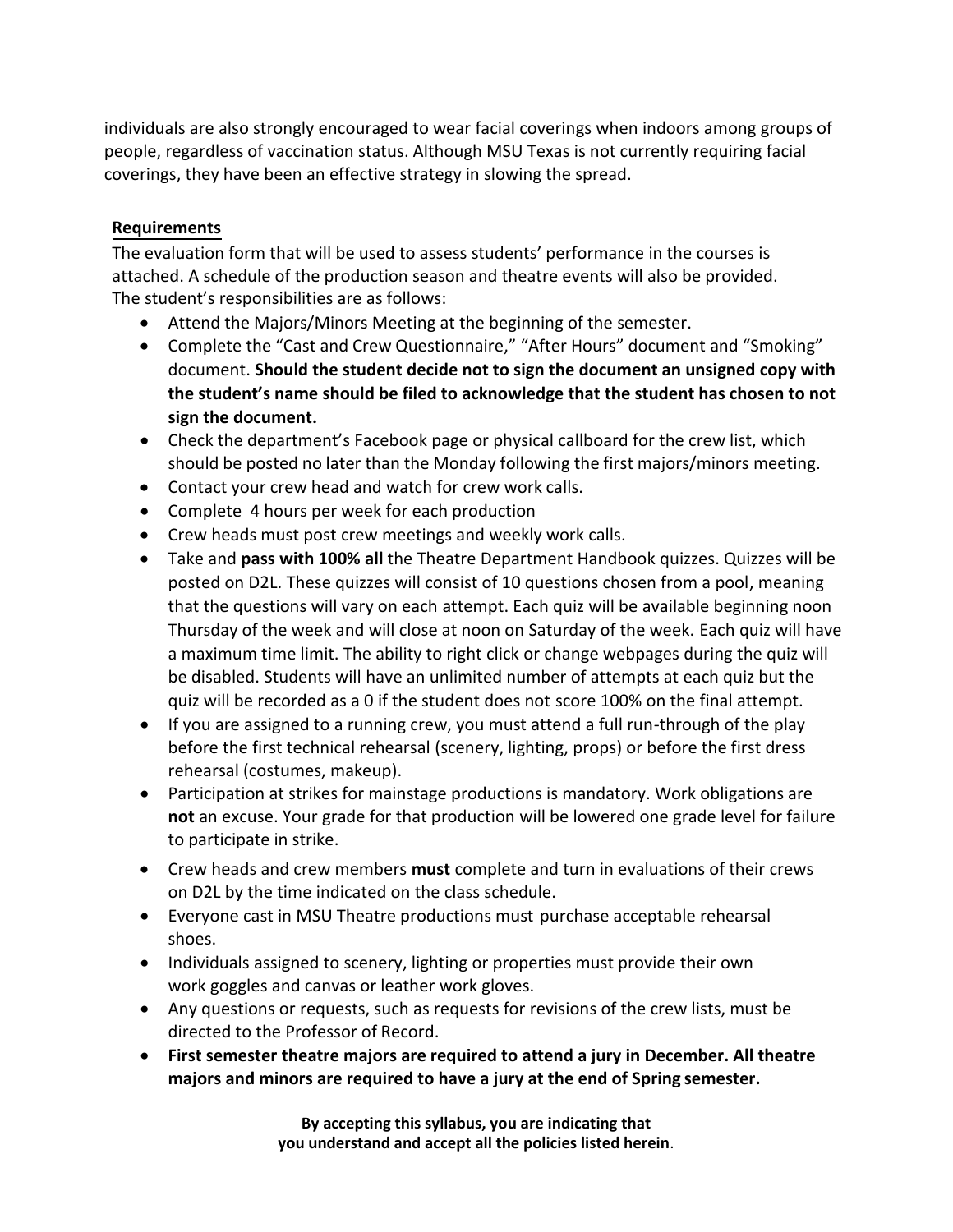#### **Crew Assignments**

All students are expected to complete a crew assignment for each production during the semester. The faculty may, upon deliberation, choose to allow acting in a principal role to serve as the crew assignment for that production. Regardless of casting, this action will only be taken once a semester per student.

#### **Grading**

Withdrawals: It is the responsibility of the student to properly withdraw. The last day to withdraw for Spring 2022 is March 21 by 5:00 pm. Point value/grade distribution: 100-90=A, 89-80=B, 79-70=C, 69-60=D, 59-0=F Weight of required duties: crew assignments – 50%, submission of crew/supervisor evaluations – 10%, auditions/majors and minors meeting/post production meeting participation/attendance – 20%, online quizzes – 10%, additional duties as assigned – 10%

#### **Cell Phones and Other Recording Devices**

Cell phones must be silenced and put away completely out of sight and not looked at until the class is over. If at any point your cell phone is NOT put away and silenced, you will be asked to leave for the remainder of the day.

The use of cell phones and other recording or electronic devices is strictly prohibited during rehearsal and production assignments. The instructor may direct, from time to time, on the possible use of cell phones for legitimate class reasons. Recording the class is prohibited, unless it is part of a reasonable accommodation under ADA, or by obtaining written consent by the instructor.

#### **Dress Code**

You must have appropriate clothing when attending rehearsals, shop, performance runs, etc. Inappropriate clothing etc. will be grounds for automatic grade reduction.

It is recommended that before ascending the Genie Lift, lighting catwalks, fly platform etc., the student empty their pockets of items like cell phones, keys etc. If when working at a height, the student drops a personal item, MSU Texas is not responsible for any damages.

#### **Attendance**

You must attend all required crew calls. You are responsible for any information that you miss due to absenteeism. Excessive lateness may count as an absence and will be determined by the instructor.

Unavoidable absence – Jury duty, death in the family, etc. You must send notification by email to the faculty member supervising the crew/rehearsal explaining the situation **prior to missing the crew call/rehearsal**. Be sure to include your name and your situation. If you are ill, notify the professor before class begins and you will receive an excused absence. If you test positive for Covid-19, please notify the professor immediately so that a conversation can be held regarding work due during that period.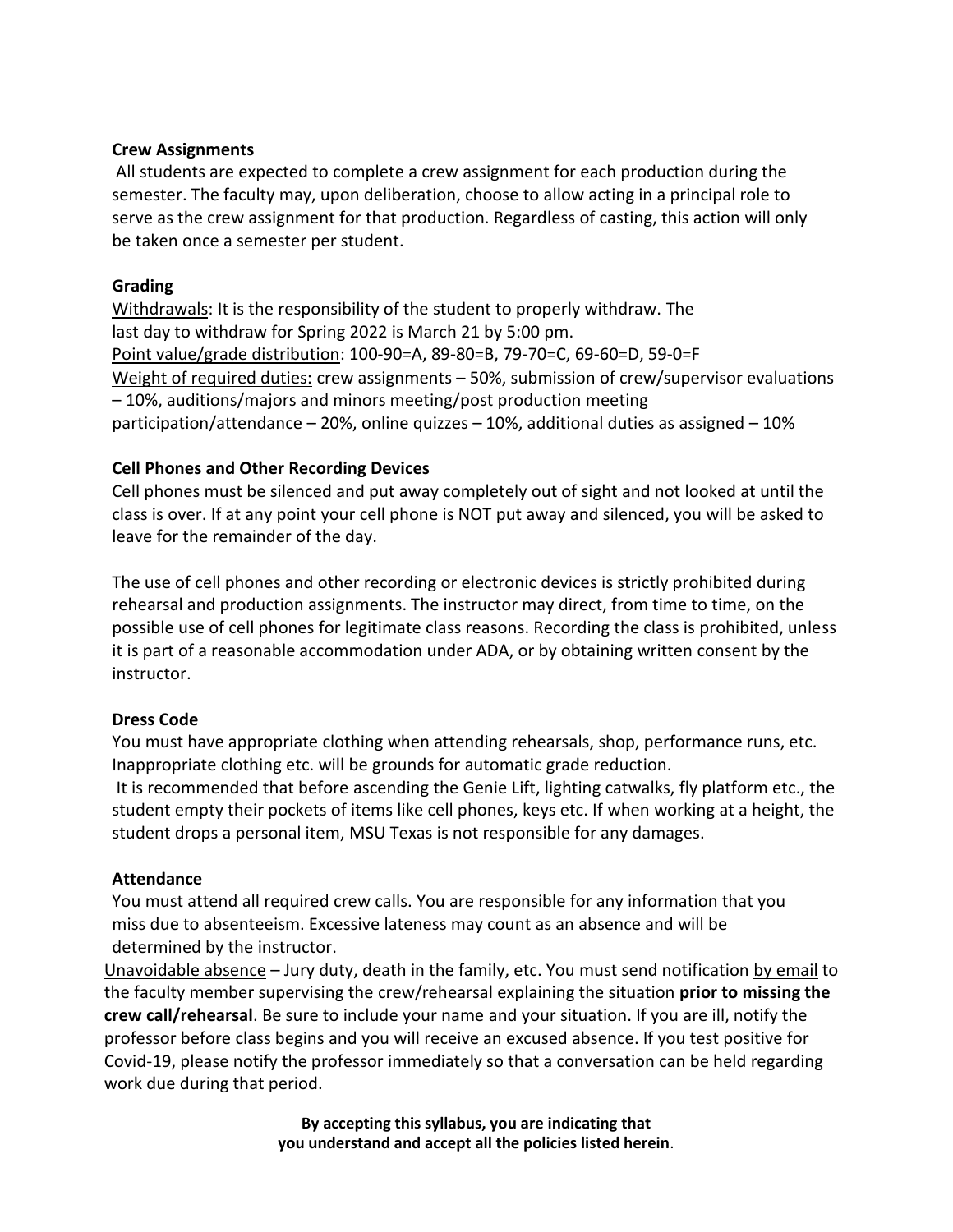# **Conduct Statement**

Behavior that interferes with either the instructor's ability to conduct the crew call/rehearsal or the ability of other students to benefit from the instruction will result in the instructor's removing the disruptive student(s).

# **Academic Dishonesty Statement**

Plagiarism is (1) the use of source material of other persons (either published or unpublished, including the Internet) without following the accepted techniques of giving credit or (2) the submission for credit of work not the individual to whom credit is given. If a student in the class is caught plagiarizing, appropriate disciplinary action will be taken. The Student Creed developed and adopted by the MSU Student Government reinforces the discouragement of plagiarism and other unethical behaviors. The first statement of the Creed reads, "As an MSU student, I pledge not to lie, cheat, steal, or help anyone else to do so." Plagiarism is lying, cheating, and stealing.

# **Student Privacy Statement**

In accordance with Federal Privacy Laws a student's personal information is protected. As an instructor it is unlawful for me to share your personal information (including grades) with anyone unless I have written consent. This means I will not be able to discuss your grades with parents. If you have questions about your grades or have forgotten the grading policy for the course please contact the instructor during office hours.

# **Disability Support Statement**

The Americans with Disabilities Act (ADA) is a federal anti-discrimination statute that provides comprehensive civil rights protection for persons with disabilities. Among other things, this legislation requires that all students with disabilities be guaranteed a learning environment that provides for reasonable accommodation of their disabilities. If you believe you have a disability requiring an accommodation, please contact the Disability Support Services in Room 168 of the Clark Student Center, 397-4140.

#### **Campus Carry**

Senate Bill 11 passed by the 84<sup>th</sup> Texas Legislature allows licensed handgun holders to carry concealed handguns on campus, effective August 1, 2016. Areas excluded from concealed carry are appropriately marked, in accordance with state law. In the B Wing of the Fain Fine Arts Center, the scene shop is excluded from concealed carry. For more information regarding campus carry, please refer to the University's webpage at [http://mwsu.edu/campus](http://mwsu.edu/campus-)carry/rules-policies.

# Theatre Department Policy on Attendance as Related to COVID-19

During the pandemic, the Theatre Faculty recognize that students may be exposed to, concerned about exposure to or infected with COVID-19. The MSU-Texas Theatre Faculty are committed to